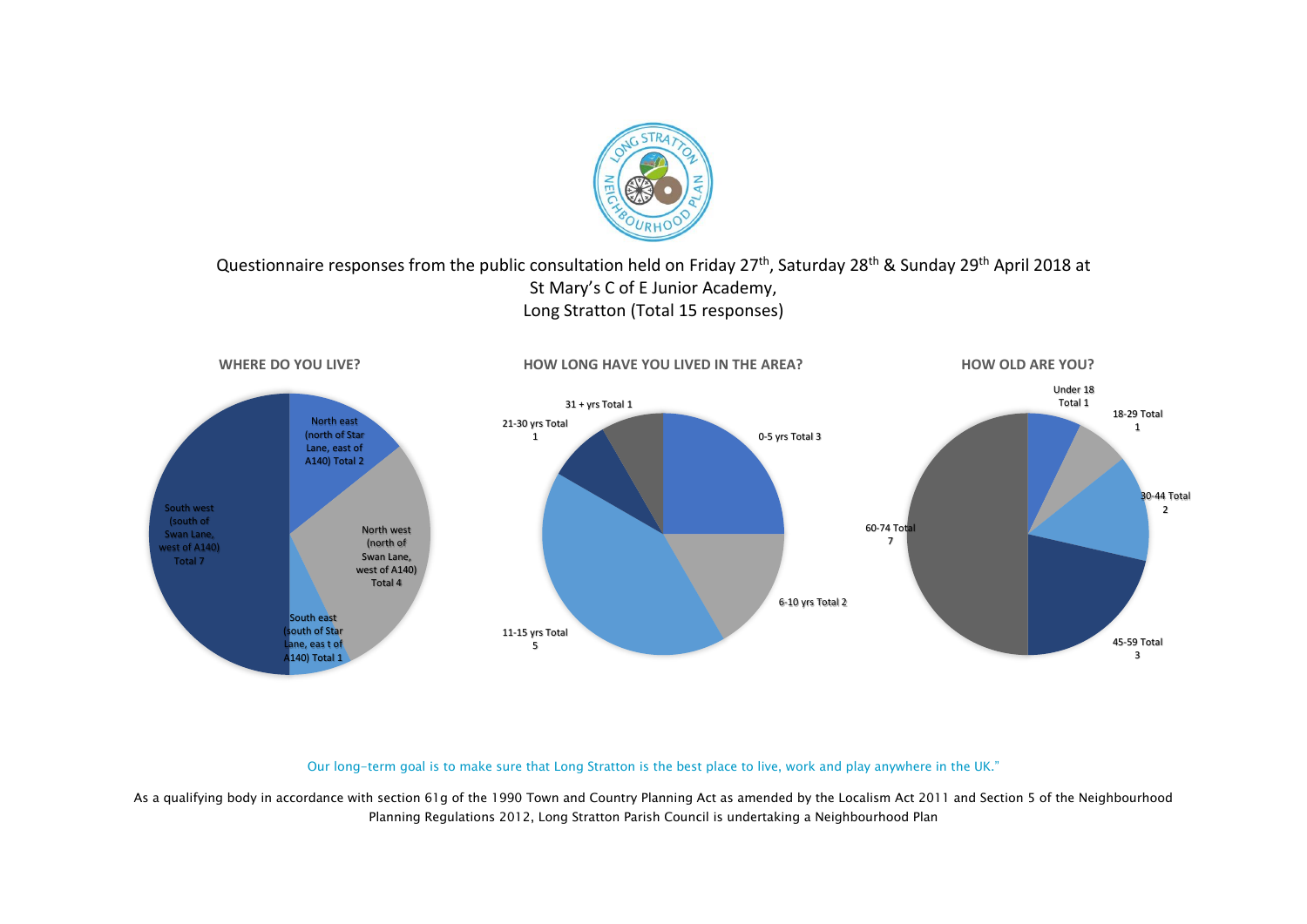#### **Q1. What types of housing do you think Long Stratton needs?**

- More 3-bedroom houses/bungalow
- Housing that is affordable to locals but fits in with the local architecture. No more timber cladding. Also needs to be as carbon neutral as possible, houses need to have solar panels to reduce electricity bills for residents.
- Key worker, affordable, executive
- All types
- Affordable housing
- Affordable housing that is well built and large enough for young families with garden and off-road parking for at least one car
- Affordable long-term rental with option to buy. Quality flats.
- Good affordable housing in a moderate amount
- Council/Housing association
- None. There's so few jobs available in the surrounding area. All you will house is the unemployed.
- Cheap flats, rent, option to purchase or gain long term lease. 2-3 bedrooms. Modern and eco. Eco housing will bring more skilled workforce.
- Family housing. Retirement housing.
- All types
- First time buyer homes with schemes to help them purchase them
- Many attractive aesthetically looking (not cheap looking) two and three houses that people can afford

Our long-term goal is to make sure that Long Stratton is the best place to live, work and play anywhere in the UK."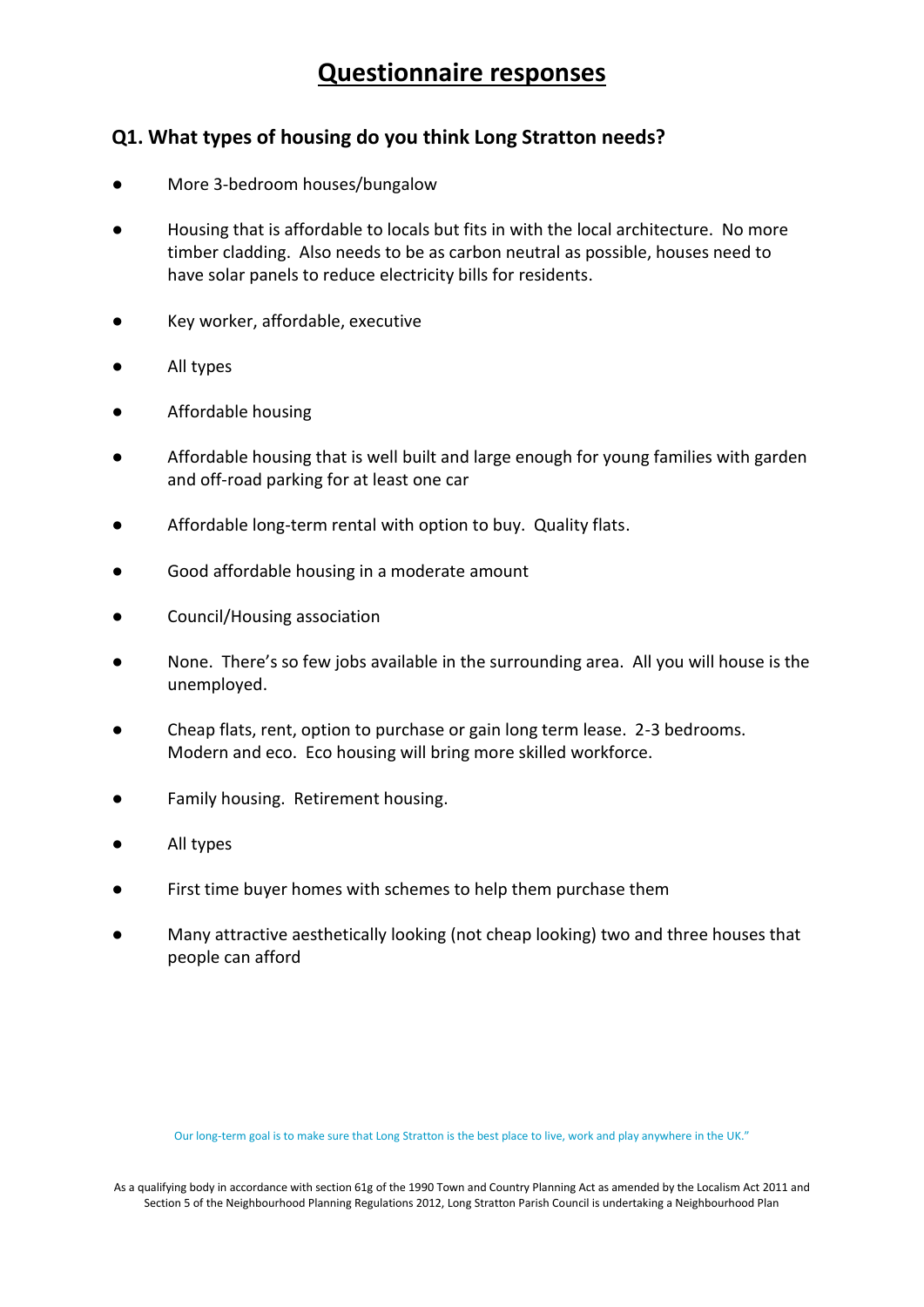#### **Q2. Are there any features of local importance you feel need protecting?**

- **Village Plain**
- The Churches, the old houses in the centre of Long Stratton that are listed. The grassed land outside South Norfolk Council and Saffron housing.
- Green spaces
- Green spaces
- All the older houses and buildings
- Easy access to the countryside
- The church and green fields and farms around Long Stratton
- Library, the park
- The village feel and community
- **None**
- Keep it as green as possible
- It's too late Ice House is gone sad!!!
- Playing field. Allotments.

Our long-term goal is to make sure that Long Stratton is the best place to live, work and play anywhere in the UK."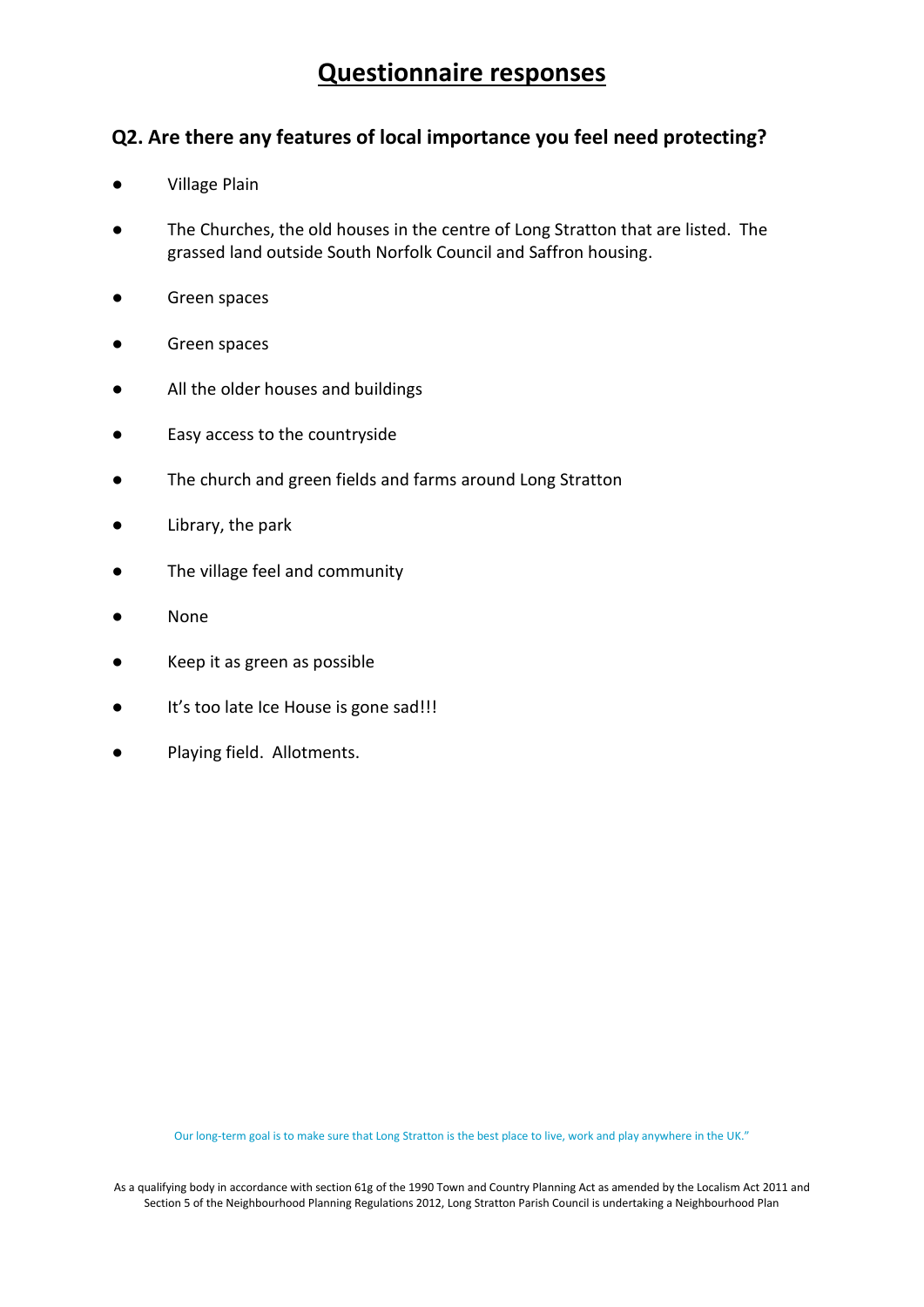#### **Q3. Do you work in Long Stratton or own a business?**

- No retired
- No
- No
- No
- Yes
- No
- No
- Yes
- No
- Yes. Digital marketing firm. Strong reliance on broadband and phone line connectivity.
- No
- Work and live
- Work/Business

Our long-term goal is to make sure that Long Stratton is the best place to live, work and play anywhere in the UK."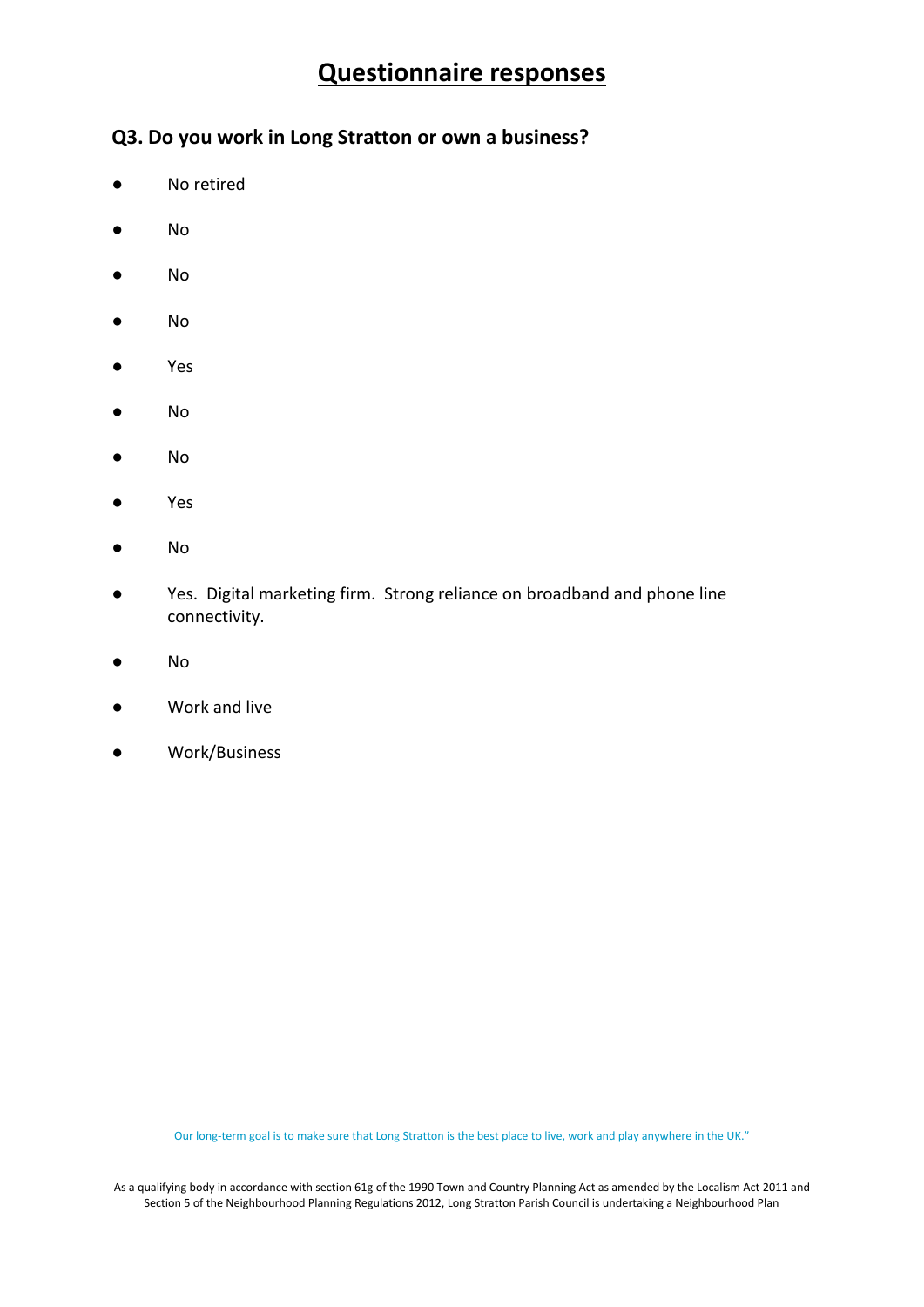#### **Q4. What employment opportunities do you think Long Stratton needs?**

- More shops
- IT based businesses. Businesses that require a highly skilled and well paid workforce. We do not need more warehouses.
- Apprenticeship schemes in engineering and IT. Office and administration positions.
- Apprenticeship schemes. More office based opportunities.
- More
- Opportunities that reduce travel each day and encourage walking/cycling and less reliance on vehicles. Businesses that give young people a start on the career ladder.
- Many more opportunities for young people, school leavers. LS will become a younger population, so this is essential. Doesn't mean low skilled jobs.
- I think Long Stratton would benefit from more independent business opportunities
- For mums. For people needing 16 hours a week.
- Lots and lots if you are building houses. If there's no work then who's going to buy them?
- First time jobs for school age kids
- Launderette. Another supermarket. Some big chain shops e.g. B&M, Matalan on the Industrial Estate (like places like Beccles have).
- All sorts
- Variety of businesses, shops, restaurants but no more fast food

Our long-term goal is to make sure that Long Stratton is the best place to live, work and play anywhere in the UK."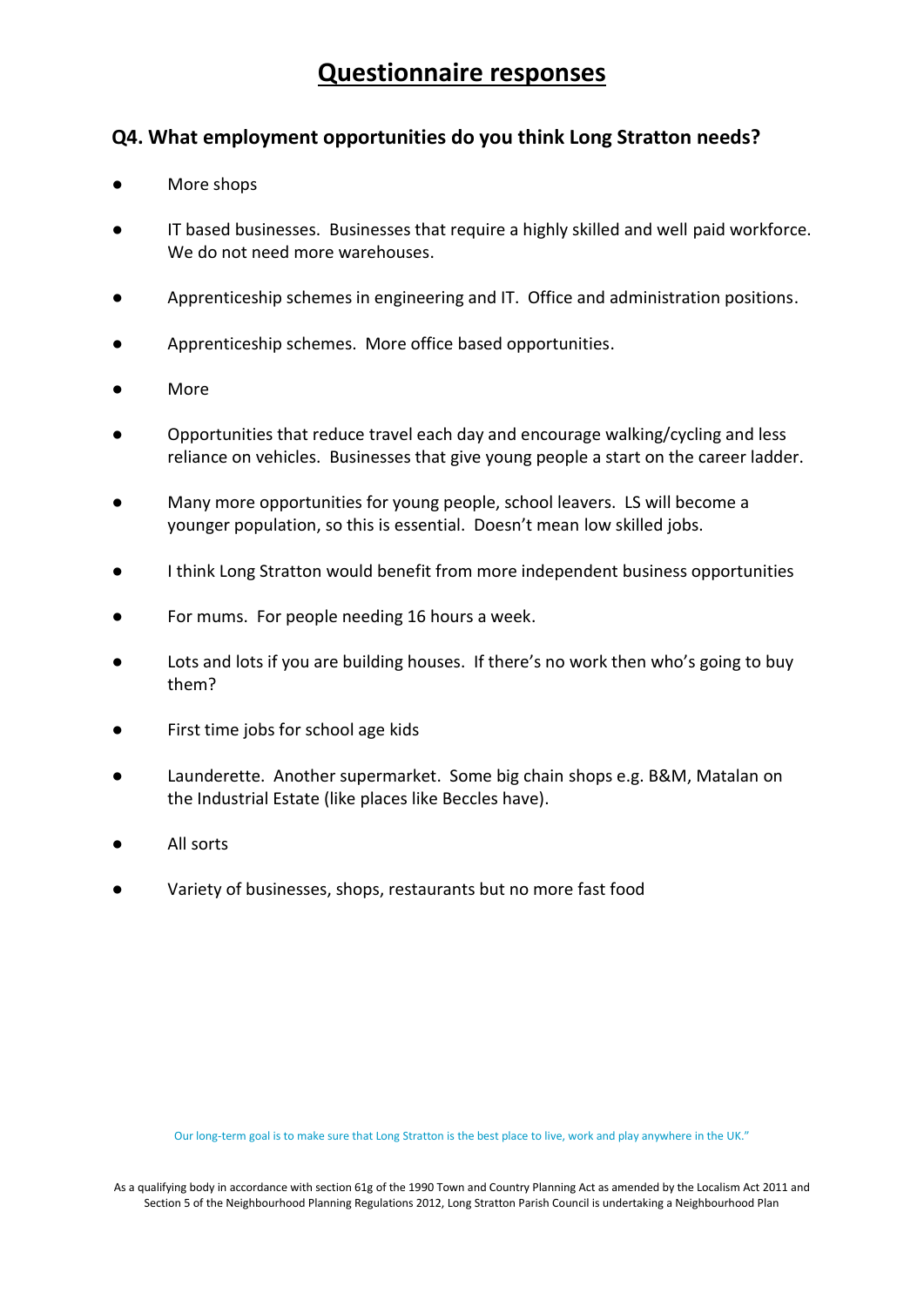### **Q5. Would you like a market place in Long Stratton or would you rather leave it like it is?**

- **●** Leave as it is
- Yes, where the Fire Station and telephone exchange is now, but landscape it so it is not just a concrete slab. Grassy banks, trees and bushes.
- Viability dependant on location
- Yes
- Leave it as it is
- No, there is no need
- Market place
- Long Stratton could do fine without a market place as there are many established ones nearby
- A farmers market daily
- Yes, a market place would be good but not essential
- A market place would be nice, so long as it isn't tacky or selling useless products. Local produce and useful goods is always a winner.
- Would absolutely adore one. Outdoor seating definitely. Band stand for local artists. Water features and a duck pond.
- Market place
- Yes, for one day a week or once a month

Our long-term goal is to make sure that Long Stratton is the best place to live, work and play anywhere in the UK."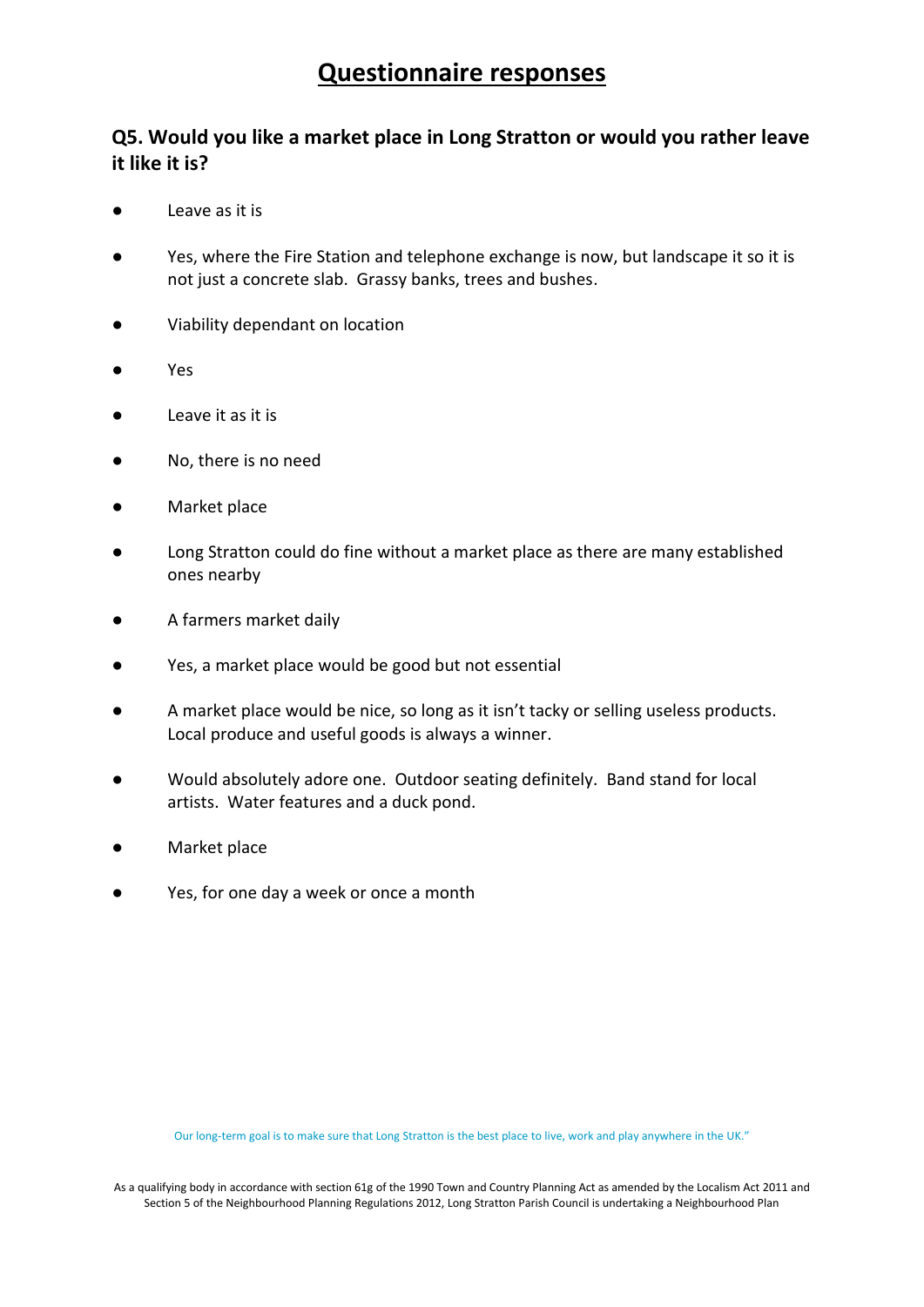### **Q6. Do you have any other town centre ideas? e.g. trees, vegetation, seating away from the A140, cycle routes?**

- The existing A140 through the town needs to be duelled with a cycle route and pedestrian path. Plant local tree species that are endangered e.g. Black poplar
- No
- No
- Leave some natural countryside
- All of the above. Prioritise trees and grassy areas.
- The area around the One stop and Post Office should be improved as well as plenty of green space, trees, vegetation, fields and cycle and walking routes.
- Local vegetable garden which the community can work at
- Do you mean areas where the unemployed, the drug pushers, the criminals can congregate? No
- We need more quiet spaces to relax in. More vegetation is essential.
- Seating away from A140 definitely and all of the above
- Any trees and pedestrian walkways always good
- Better paths current paths are uncomfortable to walk on. Seating for cafes/pubs with screening from road.

Our long-term goal is to make sure that Long Stratton is the best place to live, work and play anywhere in the UK."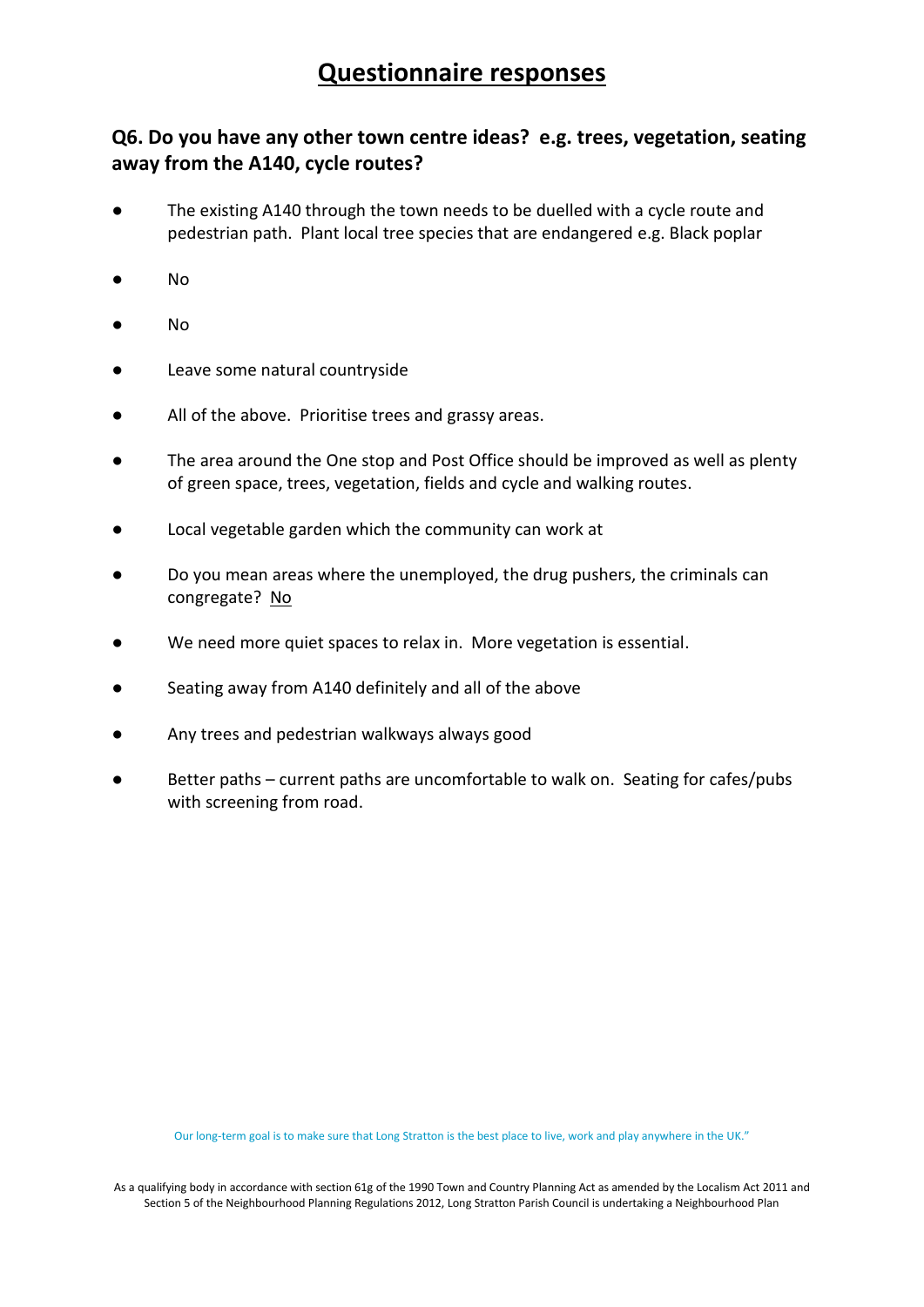#### **Q7. Would you like to have more provision for recreation in Long Stratton?**

- Yes. Another playing field etc.
- Yes, cycle routes around the town for taking locals out into the surrounding countryside. A theatre in town for children as well as adults. An exhibition area for artists. An area for boules as well as bowling.
- Yes, especially for children
- Yes
- We have ample
- Housing plans should include play areas for children to play near their houses
- Yes, too few opportunities. Need more activities for Leisure Centre/new Leisure Centre.
- Long Stratton has plenty already
- No
- No
- Sure. Young families will find this important.
- Better facilities at the playing fields e.g. toilets/changing room facilities
- **Yes**
- Swimming pool for the Public. Bowling Alley.

Our long-term goal is to make sure that Long Stratton is the best place to live, work and play anywhere in the UK."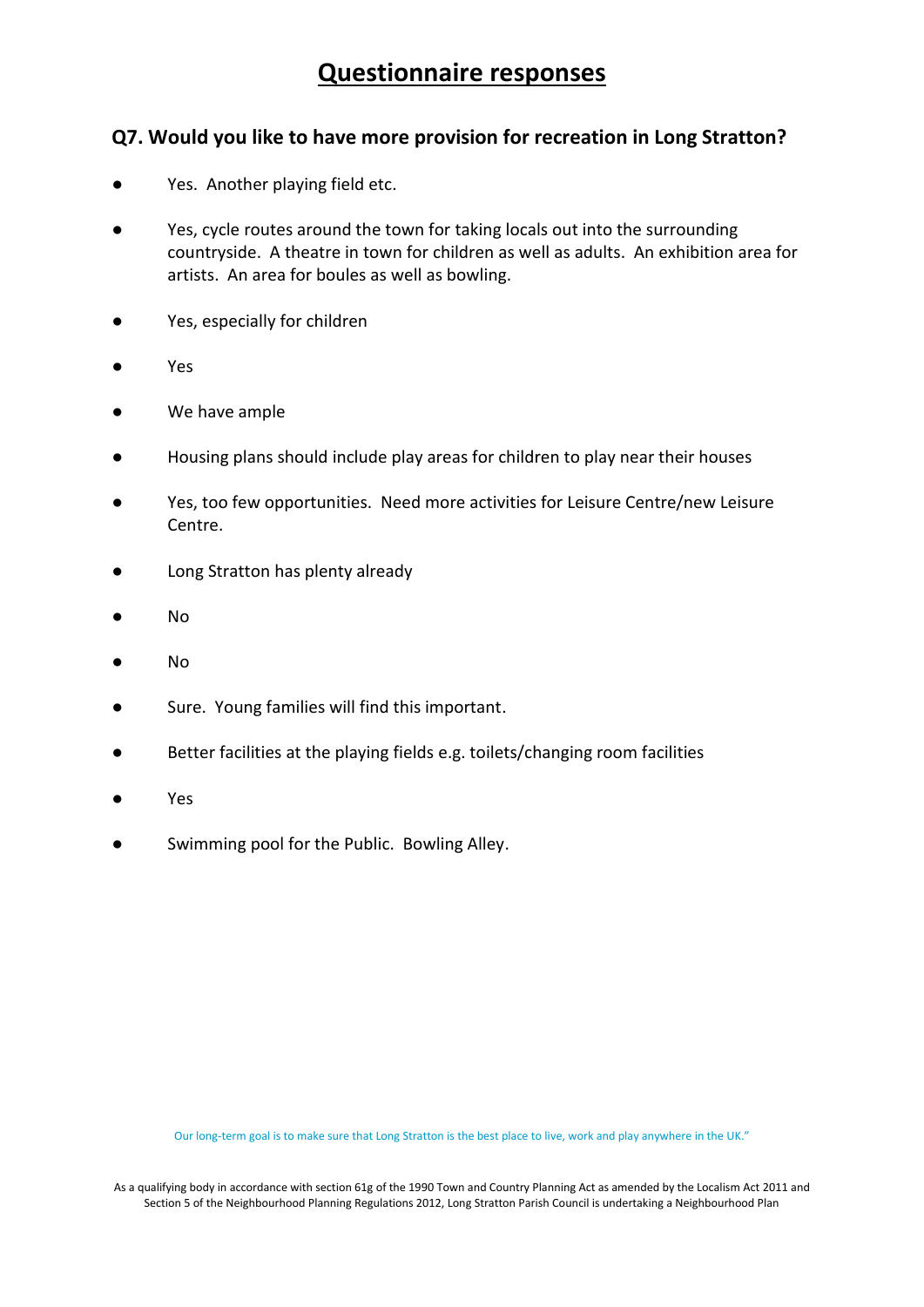### **Q8. As well as the need for schools and doctors, what other infrastructure do you think Long Stratton requires?**

- All of the above and car park
- Theatre, Art studio, large supermarket, local farmers market, cinema
- Expansion of existing provision in line with village growth
- Business opportunities and general increase of all existing infrastructure
- Library open all hours!! Current is awful. High speed broadband. More people means slower speeds. More doctors. A more diverse range of shops and restaurants.
- More independent and or local shops and food
- Just schools and doctors. Zebra crossing on Swan Lane.
- Police, that's a novelty eh?
- Charge points for electric vehicles. Five years from now, Electric Vehicles (EV) sales will be double – or even triple – fossil fuel cars. Long Stratton will need EV infrastructure!!!!
- Tennis courts and club (nearest one is Wymondham and Hempnall). More visible police officers after 6pm, especially in park. More community events.
- Supermarket and bank
- **High School Sixth Form**

Our long-term goal is to make sure that Long Stratton is the best place to live, work and play anywhere in the UK."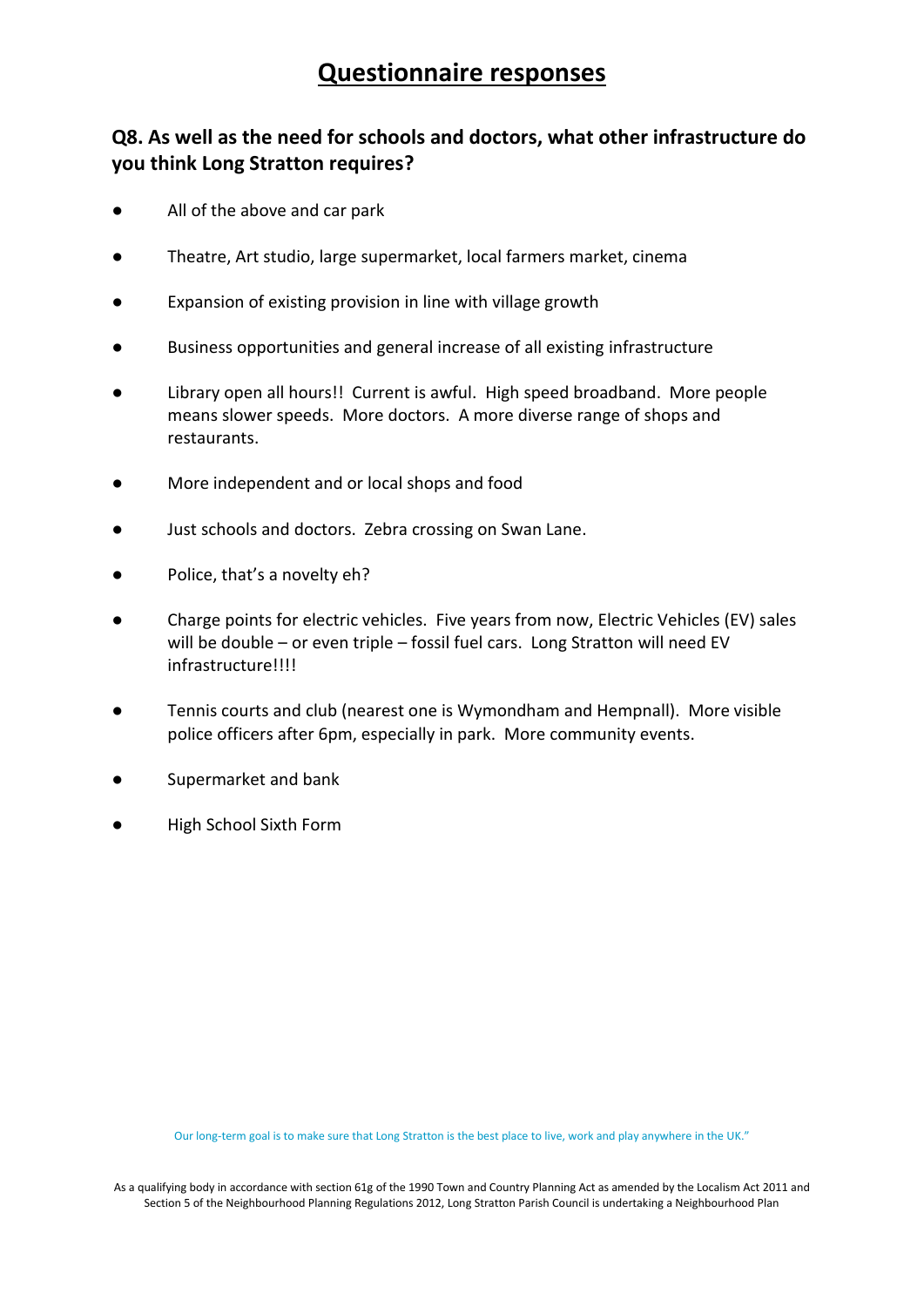### **Q9. What do you think of current street lighting in Long Stratton, and how important will it be in the new development?**

- Could be better
- Street lighting needs to be adequate but not excessive and cause light pollution
- Street lighting is on for too long during periods of low activity increasing light pollution and economic drain. This applies to all of the village new and old.
- Street lights need not be on from dusk to dawn. The same for the new development.
- Current lighting is okay
- Within my close the lights are off overnight that's ok, can't comment on the rest of the village. Main road needs to be lit.
- Lighting could be of better quality, but more aware of housing areas (light pollution at night). Need more of it.
- The lighting is plenty and in the new development few street lights should be placed to reduce light pollution and expense.
- It's fine
- Turning the lights off at midnight is asking for trouble. Burglars delight!
- We'll need more of it, and preferably not orange light!
- Needs to be more lit up especially in shopping areas
- **Important**
- Lighting could go off during the night on housing estates. Keep on in main areas. Change to LED lighting.

Our long-term goal is to make sure that Long Stratton is the best place to live, work and play anywhere in the UK."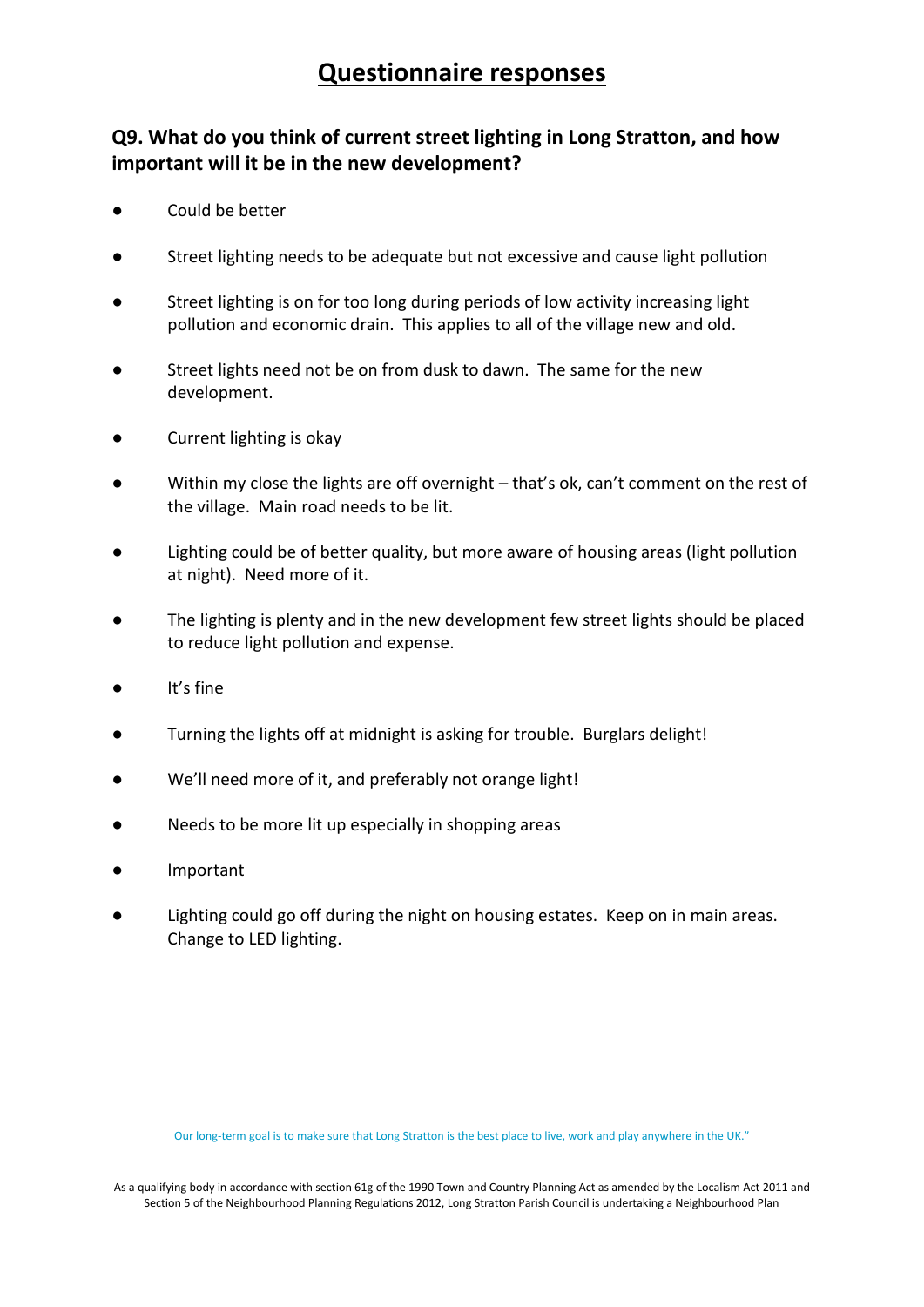### **Q10. Do you live in the Long Stratton NP area? If so, for how long have you lived here?**

| $0-5$ | 3           | $6 - 10$ | $\overline{2}$ | $11 - 15$ | 5 | 16-20   |  |
|-------|-------------|----------|----------------|-----------|---|---------|--|
| years |             | years    |                | years     |   | years   |  |
|       |             |          |                |           |   |         |  |
|       |             |          |                |           |   |         |  |
|       |             |          |                |           |   |         |  |
|       |             |          |                |           |   |         |  |
| 21-30 | $\mathbf 1$ | 31 years | 1              | I don't   |   | I don't |  |
| years |             | or more  |                | live      |   | live or |  |
|       |             |          |                | here, I   |   | work    |  |
|       |             |          |                | only      |   | here    |  |
|       |             |          |                | work      |   |         |  |
|       |             |          |                | here      |   |         |  |

### **Q11. How old are you?**

| <b>Under</b><br>18 | $\mathbf{1}$   | 18-29          | $\mathbf 1$ | 30-44 | $2^{\circ}$ | 45-59 | 3 |
|--------------------|----------------|----------------|-------------|-------|-------------|-------|---|
| 60-74              | $\overline{7}$ | 75 and<br>over |             |       |             |       |   |

### **Q.12. Please tell us roughly where you live?**

| <b>North East</b> | 2 | <b>North West</b> | 4 | <b>South East</b>  |  |
|-------------------|---|-------------------|---|--------------------|--|
| (North of         |   | (North of         |   | (South of          |  |
| Star Lane,        |   | Swan Lane,        |   | <b>Star Lane</b>   |  |
| East of           |   | West of           |   | and East of        |  |
| A140)             |   | A140)             |   | A140)              |  |
| <b>South West</b> |   | <b>Tharston</b>   |   | <b>Out of Area</b> |  |
| (South of         |   |                   |   |                    |  |
| <b>Swan Lane</b>  |   |                   |   |                    |  |
| and West          |   |                   |   |                    |  |
| of A140)          |   |                   |   |                    |  |

Our long-term goal is to make sure that Long Stratton is the best place to live, work and play anywhere in the UK."